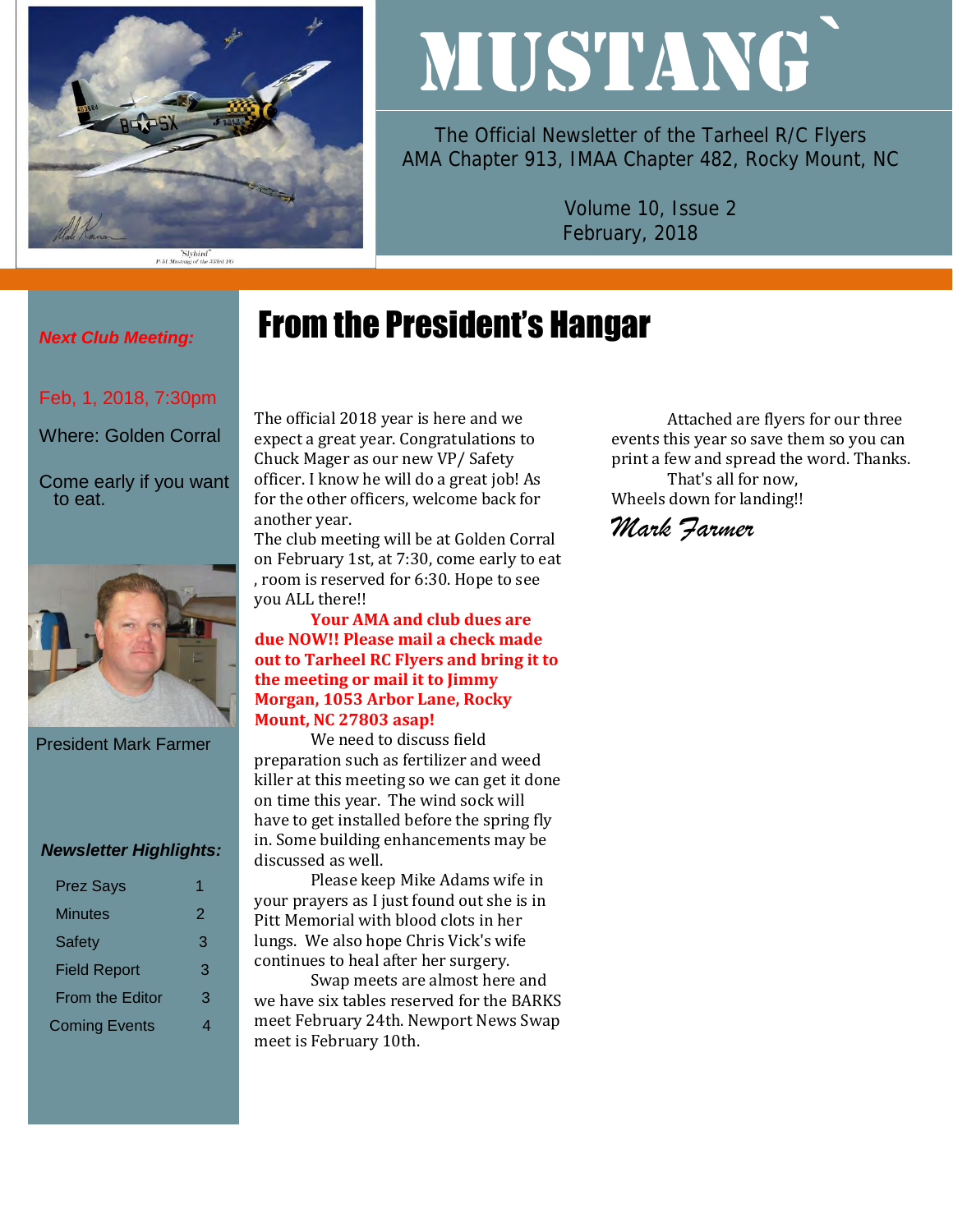#### Meeting Minutes – January, 2018



**Secretary Kenny Kicklighter**

The Tarheel R/C Flyers met at Golden Corral on January 11, 2018. President Mark Farmer called the meeting to order at 7:38 pm. There were sixteen members, and six guests present. Mark welcomed everyone to the meeting and asked about the welfare of the membership. Chris Vick thanked everyone for the cards sent to his wife.

**Minutes –** December 2017 minutes were read by Kenny Kicklighter. Motion to accept Minutes as corrected made by Lou Hudson, and seconded by Mike Winstead, motion passed.

**Treasurers Report-** Jimmy Morgan gave the Treasurers Report. Thirty members have paid 2018 dues.

**Safety –** Greg Williams reported that he had no safety items.

**Field Report –** A. B. Gentry reported that everything at the field is good. The water pump in the club house has been drained.

> • Motion made by Kenny Kicklighter to give left over paint to Mark Farmer second by Chris Vick. Motion Passed.

**Newsletter –** Dave Chewing reported that he was working with Mike Kushman on email delivery.

#### **Business-**

- Past events discussed.
- Mark thanked Dave Chewning for Christmas party decorations and games.
- Club to have Christmas party next year at same location.
- Club dues are due by the

January meeting but must be paid before the February meeting to keep membership. Dave Chewning to send notices to unpaid members.

- Webb Site improvements discussed. Webb site improvements to include membership application.
- Wood floor in shelter discussed, no action taken.
- Member of the Year Trophy presented to Mark Farmer.
- 2018 Club Officers election results:

President; Mark Farmer Vice President; Chuck Mager Secretary; Kenny Kicklighter Treasurer; Jimmy Morgan Field Marshal; A. B. Gentry News Letter; David Chewning

- FAA registration is back in force. RC pilots need to have FAA registration numbers affixed to aircraft.
- All 2018 event flyers will be emailed to the membership
- Upcoming events discussed.

Respectfully submitted, Kenny Kicklighter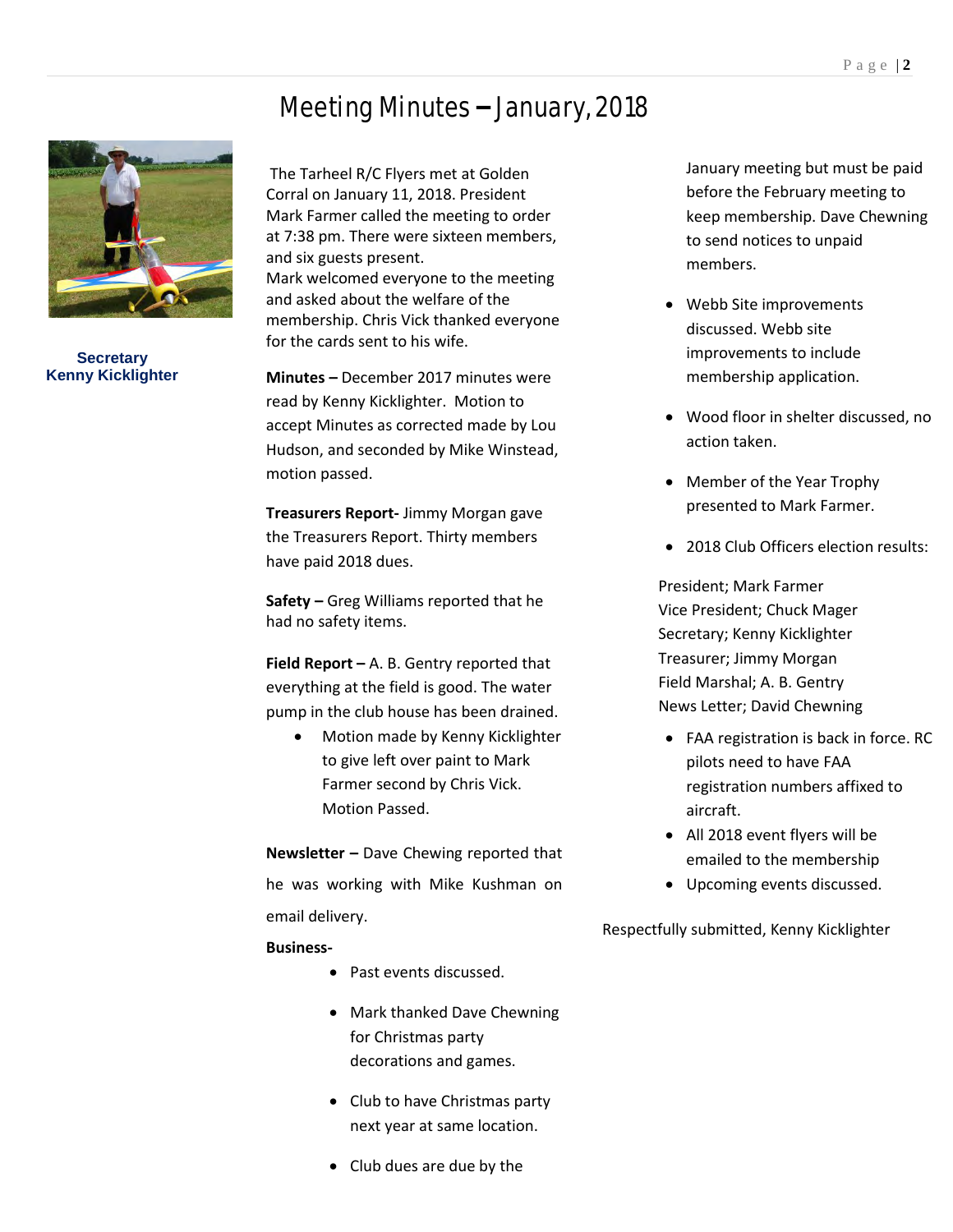No report this month. Fly safely.

## Field Report



 **VP Chuck Mager**

Hello to everyone,

There is a lot of activity at the field these N. C. weather changing days... there was a Sunday two weeks ago...25 people showed up after the big freeze, and the thaw. What an afternoon! A visitor wanted to know if this was the first fly-in this year...

A.B. Gentry, Jr.

Field Marshall

**Field Marshall A.B. Gentry**

## From the Editor



Reminding all members that the Tarheel RC Flyers now have a presence on Facebook, as well as on RC Groups. Join in the conversation. <https://www.facebook.com/Tarheelrcflyers/> <https://www.rcgroups.com/tarheel-rc-flyers-695/>

Please let Jimmie Morgan or me know of any contact information changes.

**Newsletter Editor Dave Chewning**